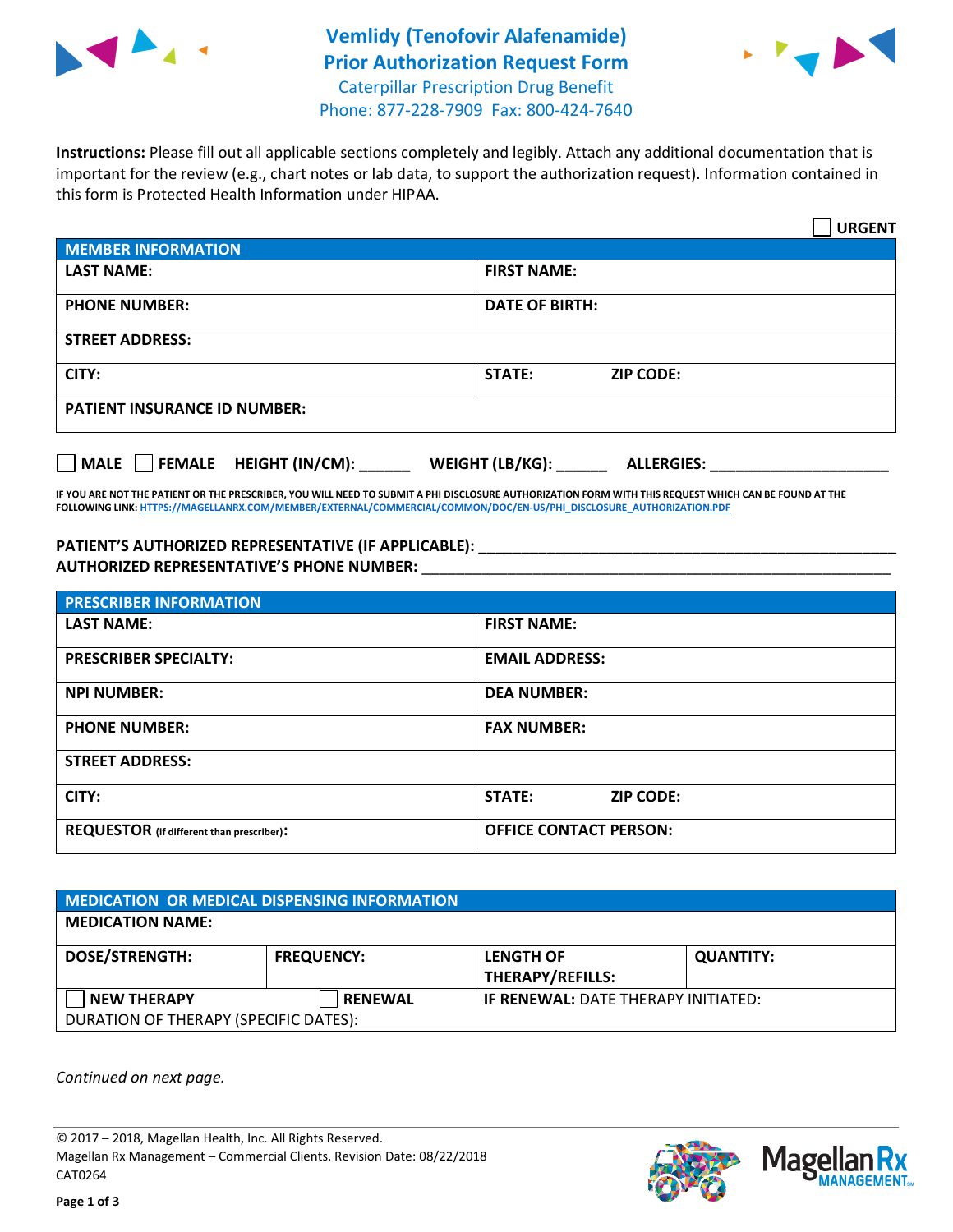



| <b>MEMBER'S LAST NAME:</b>                                                                                                                                                                                                                                                                                                   | <b>MEMBER'S FIRST NAME:</b>                                                                                       |                                                       |  |  |
|------------------------------------------------------------------------------------------------------------------------------------------------------------------------------------------------------------------------------------------------------------------------------------------------------------------------------|-------------------------------------------------------------------------------------------------------------------|-------------------------------------------------------|--|--|
|                                                                                                                                                                                                                                                                                                                              | 1. HAS THE PATIENT TRIED ANY OTHER MEDICATIONS FOR THIS CONDITION?                                                | YES (if yes, complete below)<br><b>NO</b>             |  |  |
| <b>MEDICATION/THERAPY (SPECIFY</b><br>DRUG NAME AND DOSAGE):                                                                                                                                                                                                                                                                 | <b>DURATION OF THERAPY (SPECIFY</b><br>DATES):                                                                    | <b>RESPONSE/REASON FOR</b><br><b>FAILURE/ALLERGY:</b> |  |  |
| <b>2. LIST DIAGNOSES:</b>                                                                                                                                                                                                                                                                                                    |                                                                                                                   | <b>ICD-10:</b>                                        |  |  |
| □ Chronic hepatitis B infection<br>□ Other diagnosis: ______________________ICD-10_                                                                                                                                                                                                                                          |                                                                                                                   |                                                       |  |  |
|                                                                                                                                                                                                                                                                                                                              | 3. REQUIRED CLINICAL INFORMATION: PLEASE PROVIDE ALL RELEVANT CLINICAL INFORMATION TO SUPPORT A                   |                                                       |  |  |
| PRIOR AUTHORIZATION.                                                                                                                                                                                                                                                                                                         |                                                                                                                   |                                                       |  |  |
| <b>Clinical Information:</b><br>Does the patient have compensated liver disease?*□ Yes □ No                                                                                                                                                                                                                                  |                                                                                                                   |                                                       |  |  |
| Does the patient have plasma HBV DNA concentrations of greater than 20,000 IU/mL prior to initiation of any<br>treatment for HBV? <sup>*</sup> □ Yes □ No                                                                                                                                                                    |                                                                                                                   |                                                       |  |  |
| Does the patient have persistent elevations of serum alanine aminotransferase (ALT, also known as serum glutamic<br>pyruvic transaminase [SGPT])?* □ Yes □ No                                                                                                                                                                |                                                                                                                   |                                                       |  |  |
|                                                                                                                                                                                                                                                                                                                              | Does the patient have category 3-5 chronic kidney disease (GFR below 60 mL/minute/1.73 m2)?* $\Box$ Yes $\Box$ No |                                                       |  |  |
| Does the patient have a diagnosis of osteoporosis? $\Box$ Yes $\Box$ No<br>*Please provide documentation.                                                                                                                                                                                                                    |                                                                                                                   |                                                       |  |  |
| <b>Reauthorization:</b><br>If this is a reauthorization request, answer the following question:<br>Has the patient had a positive clinical response to Vemlidy therapy?* $\Box$ Yes $\Box$ No<br>*Please provide documentation.                                                                                              |                                                                                                                   |                                                       |  |  |
| Are there any other comments, diagnoses, symptoms, medications tried or failed, and/or any other information the<br>physician feels is important to this review?                                                                                                                                                             |                                                                                                                   |                                                       |  |  |
|                                                                                                                                                                                                                                                                                                                              |                                                                                                                   |                                                       |  |  |
| Please note: Not all drugs/diagnosis are covered on all plans. This request may be denied unless all required<br>information is received.                                                                                                                                                                                    |                                                                                                                   |                                                       |  |  |
| ATTESTATION: I attest the information provided is true and accurate to the best of my knowledge. I understand that<br>the Health Plan, insurer, Medical Group or its designees may perform a routine audit and request the medical<br>information necessary to verify the accuracy of the information reported on this form. |                                                                                                                   |                                                       |  |  |
| Prescriber Signature or Electronic I.D. Verification:<br>Date:                                                                                                                                                                                                                                                               |                                                                                                                   |                                                       |  |  |
|                                                                                                                                                                                                                                                                                                                              |                                                                                                                   |                                                       |  |  |

© 2017 – 2018, Magellan Health, Inc. All Rights Reserved. Magellan Rx Management – Commercial Clients. Revision Date: 08/22/2018 CAT0264



**Magellar** 

**Ilan Rx<br>ANAGEMENT**